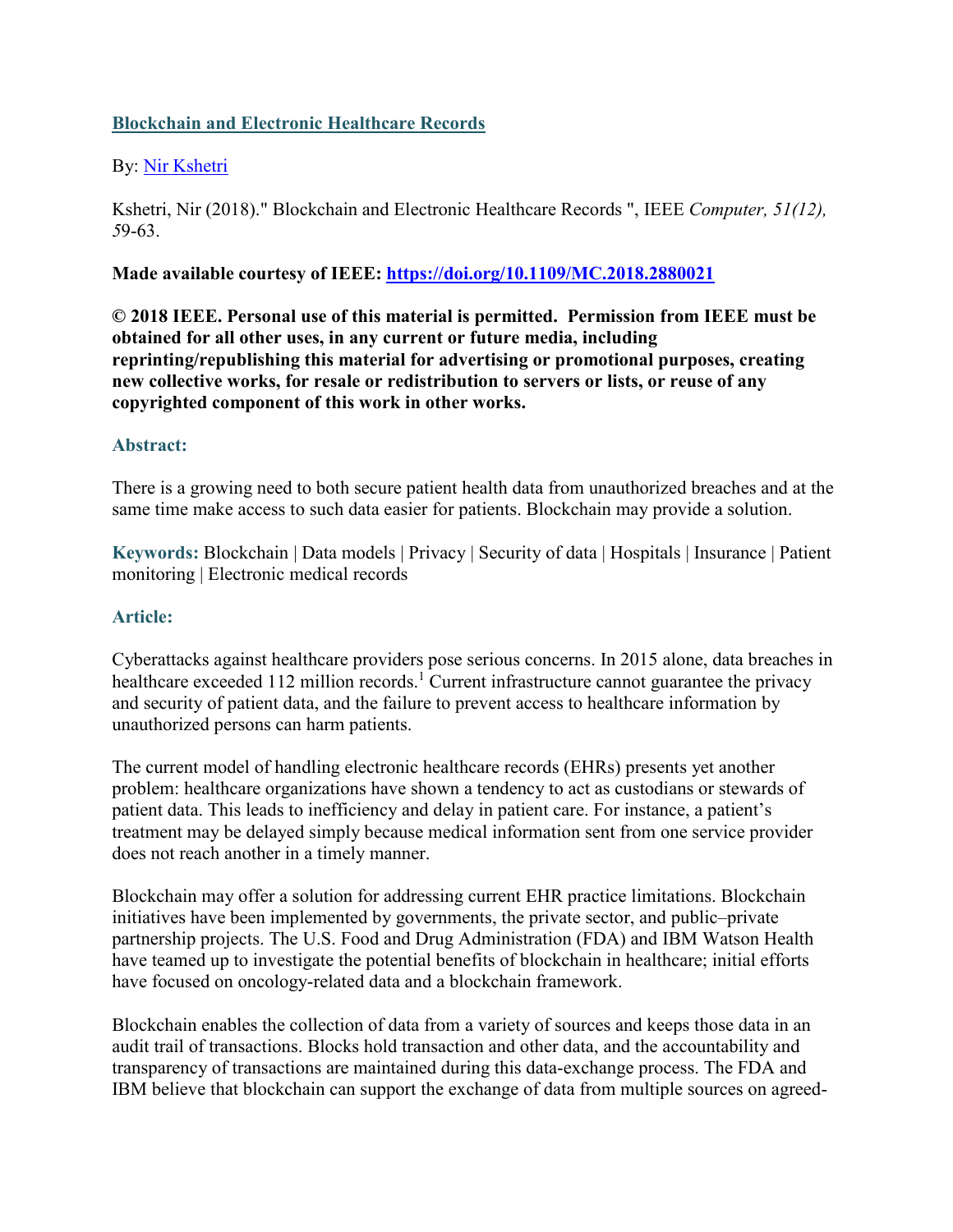to terms and for purposes that a patient approves of and consents to. These terms may include EHRs, clinical trials, genomic data, and information gathered from new sources, such as mobile devices, wearables, and Internet of Things devices.<sup>2</sup>

In the blockchain world, permissionless and permissioned chains exist. In a permissionless blockchain such as the open-platform bitcoin, anyone can join. Conversely, private or permissioned blockchains are restrictive, and access must be granted by some authority (e.g., [https://www.americanbanker.com/opinion/a-public-or-private-blockchain-new-ethereum](https://www.americanbanker.com/opinion/a-public-or-private-blockchain-new-ethereum-project-could-mean-both)[project-could-mean-both\)](https://www.americanbanker.com/opinion/a-public-or-private-blockchain-new-ethereum-project-could-mean-both). Permissioned blockchains, which are more effective in sharing and managing EHRs, make it possible to share real-time data among participants of healthcare systems and conduct secure transactions. After a transaction is completed by consensus, a permanent record is produced and added to the existing blockchain as a new block [\(https://tinyurl.com/ycuvnrxw\)](https://tinyurl.com/ycuvnrxw).

In this article, we look at the possible roles of blockchain in strengthening the security and privacy of EHRs and improving efficiency. However, blockchain enforces transparency, which may jeopardize privacy without the proper design considerations.

# **CHALLENGES OF THE CURRENT EHR APPROACH**

Current EHR models present problems providing efficient healthcare and guaranteeing the security and privacy of patient data. Several of these problems are described in the following.

### **Data storage**

Current models rely on passwords containing shared secrets that are exchanged and stored on potentially insecure clouds. This approach has led to well-publicized cyberdisasters, such as one in December 2014, where hackers broke into the servers of U.S. health insurer Anthem and stole sensitive information on 80 million customers and employees.<sup>3</sup> Such a breach is less likely to occur in a blockchain model because data are not centrally stored.

# **Data sharing**

In a nonblockchain world, healthcare organizations typically follow three models to facilitate the interoperability of medical data: push, pull, and view.<sup>4</sup> In a push model, medical information is sent from one provider to another (e.g., from an emergency room physician to a primary care doctor). In a pull model, a provider asks another provider for information (e.g., a cardiothoracic surgeon consulting with a primary care doctor). Finally, in the view model, a provider looks at another provider's patient record. For example, a cardiologist may examine a patient X-ray taken at an urgent care center.

Access to healthcare data must be accompanied by obligations to the data. It is important for healthcare companies handling identifiable information to structure such obligations by associating metadata (i.e., information about information) using data sets. <sup>5</sup> In the current infrastructure, this is more easily said than done. A major drawback of the models describing patient data are that they are not audited in a standardized way. The lack of audit trails means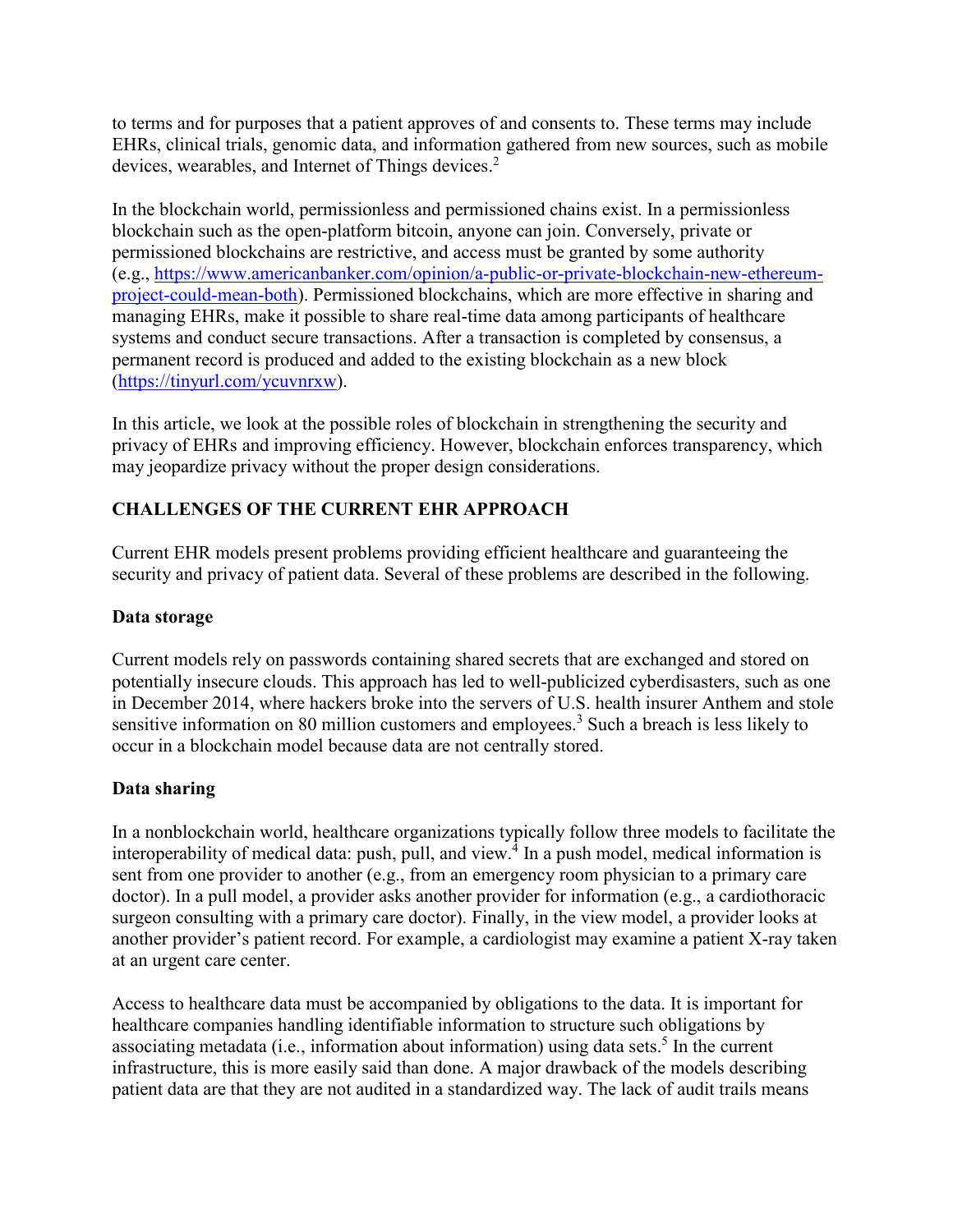that there is no guarantee of data integrity from the point of data generation to the point of data usage, thus making it difficult to identify the perpetrators of data breaches. Some hospitals still rely on paper medical records and even paper towels.

Fraud is rampant in the medical industry. There have been instances of employees stealing patients' personal data and misusing them (https:// tinyurl.com/y7b8rfta) as well as cases of fraudulent claims submitted to insurance providers using falsified patient medical information and fake identities of doctors. In one scam, employees and doctors at a Long Island-based medical practice defrauded Medicare and Medicaid of US\$50 million over a 12-year period by submitting bogus healthcare claims using patients' EHRs [\(https://tinyurl.com/y9lrhaqt\)](https://tinyurl.com/y9lrhaqt).

Current healthcare systems also fail patients when it comes to informed consent [\(https://tinyurl.com/yclk4lxd\)](https://tinyurl.com/yclk4lxd). In the pull model, consent often occurs on an informal and ad hoc basis. Due to time constraints, doctors are often unable to help patients understand the processes related to consent. As a result, patients may not know what questions or whom to ask. It may also not be possible for patients to receive straightforward answers. While patients have the right to stipulate with whom their information may be exchanged, some healthcare organizations lack the capacity to record and implement such stipulations.

# **Efficiency**

With respect to efficiency, current practice leaves a great deal to be desired. For instance, in the push model, if a patient is transferred to a different hospital, the new hospital may not be able to access the data "pushed" from the first hospital. Patients often feel the frustration of repeatedly supplying the same information to different healthcare providers or different people associated with the same healthcare provider [\(https://tinyurl.com/y7x83a87\)](https://tinyurl.com/y7x83a87).

Current approaches fail to manage medical records generated by multiple healthcare institutions. Because data are scattered across various medical institutions, patient data may become lost [\(https://tinyurl.com/y7x83a87\)](https://tinyurl.com/y7x83a87).

Regulations and policies governing these approaches vary greatly across jurisdictions based on inter alia, local practice, and national privacy policy enforcement. In the United States, laws vary with respect to whether a consent form is required to disclose patient records, the types of medical records patients can access, and procedures for providing patient records to a third party [\(http://www.apa.org/monitor/jan03/hipaa.aspx\)](http://www.apa.org/monitor/jan03/hipaa.aspx).

### **BLOCKCHAIN BENEFITS**

To understand blockchain's ability to address security and privacy issues (not only related to EHRs), we consider blockchain from the perspective of identity and access management, which involves controlling information such as patient identity on computer networks. The key issues in identity and access management concern 1) information that authenticates the subject's identity, 2) information that describes the information (metadata), and 3) actions that various participants are authorized to know and perform.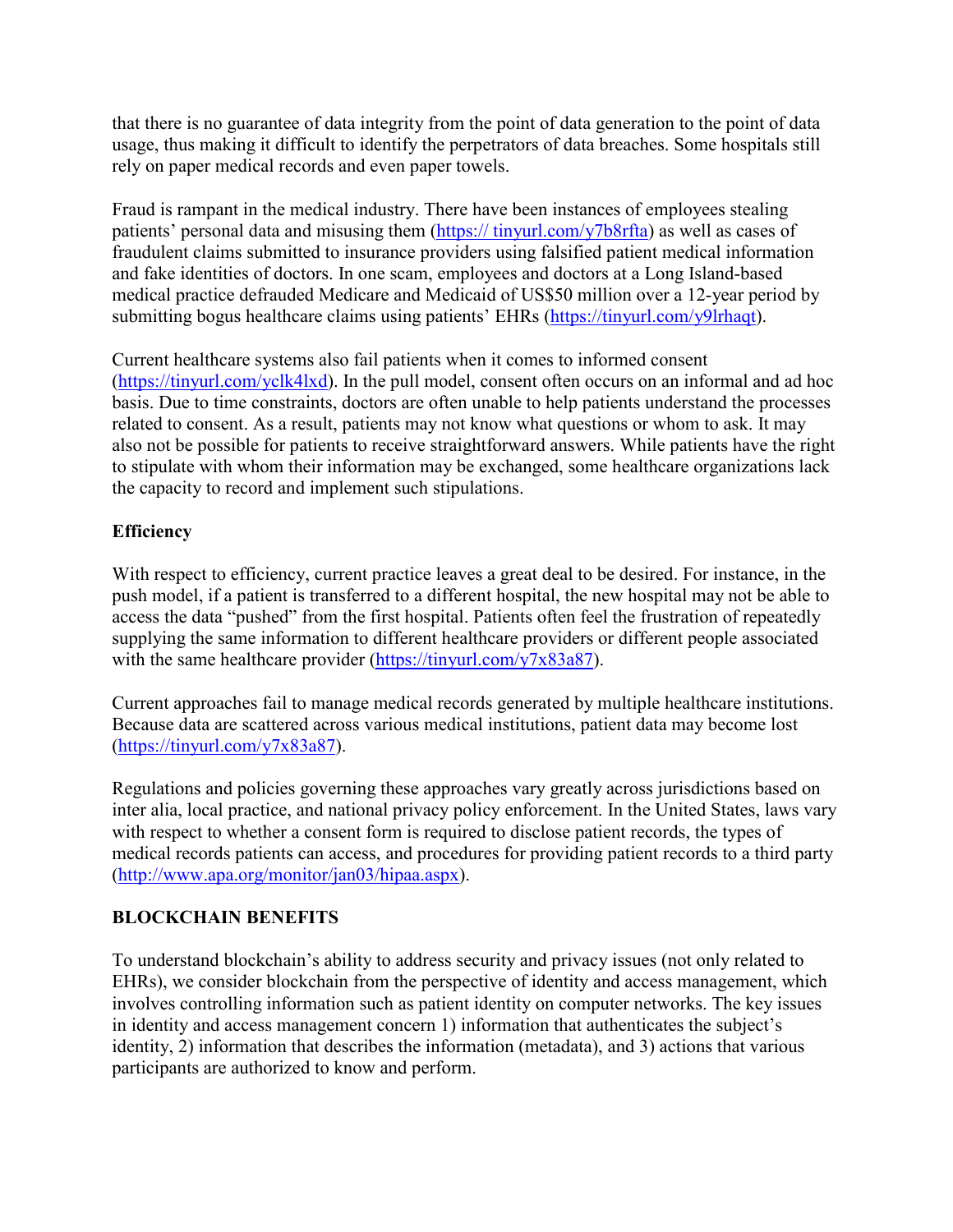The first three rows in Table 1 show current issues related to identity and access management in healthcare that may be improved upon by using blockchain. As previously mentioned, there are drawbacks to existing identity-management techniques that rely on password-based systems. In a blockchain model, a patient's full medical records may be stored in a blockchain ledger's key ring and encrypted using the patient's private key. While a blockchain-based system is not 100% foolproof (e.g., a person's private key can be stolen), it is thought to be more secure than most other current systems.

| Key issues in identity | <b>Explanation and examples</b>         | Challenges with the current     | <b>Blockchain's potential to</b>                              |
|------------------------|-----------------------------------------|---------------------------------|---------------------------------------------------------------|
| and access management  |                                         | svstem                          | address the challenge                                         |
| Information            | Information to verify that someone is   | Current identity-management     | In blockchain-based identity                                  |
| authenticating the     | who he/she claims to be. Examples       | techniques in hospitals rely on | authentication, each                                          |
| subject's identity     | include a username and password or a    | password-based systems,         | transaction needs to be signed                                |
|                        | thumbprint.                             | which involve shared secrets    | by the correct private key.                                   |
|                        |                                         | that are exchanged and stored   | Only the patient has the private                              |
|                        |                                         | on insecure systems.            | key.                                                          |
| Information describing | Information about different pieces of   | There are no audit trails of    | The presence of an audit trail                                |
| the information        | data flow among participants (e.g.,     | who accessed patients' data.    | means that there is complete                                  |
|                        | healthcare vendor and patients) and     | Some hospitals still rely on    | documentation of events                                       |
|                        | records of data transaction.            | paper medical records.          | related to the creation,                                      |
|                        | Information about users' preferences    |                                 | modification, and deletion of                                 |
|                        | regarding how their data can be used.   |                                 | electronic records.                                           |
|                        | Consent management records between      |                                 |                                                               |
|                        | patients and healthcare services        |                                 |                                                               |
|                        | providers.                              |                                 |                                                               |
| Actions that various   | An access policy specifies access       | Various parties are authorized  | <b>Blockchain</b> prevents                                    |
| participants are       | rights and privileges of each           | to take actions based on        | unauthorized and illegitimate                                 |
| authorized to perform  | participant. For example, insurance     | patients' data. Patients often  | access to data. Patients hold                                 |
|                        | companies cannot have access to         |                                 | have no control over their own ownership and ultimate control |
|                        | patients' confidential medical records. | data.                           | over their information.                                       |
| Efficiency             | Inefficient administrative, logistical, | Inefficient procedures to       | A consumer has access to                                      |
|                        | and service delivery processes lead to  | transfer data across healthcare | her/his up-to-date healthcare                                 |
|                        | higher costs, lost time, and fewer      | services providers. Policy and  | information and can forward to                                |
|                        | benefits. $6$                           | regulatory heterogeneity        | a healthcare service provider                                 |
|                        |                                         | across jurisdictions.           | as and when needed.                                           |

**Table 1.** Improving security and efficiency in healthcare: Blockchain's potential improvement[s](https://ieeexplore.ieee.org/mediastore_new/IEEE/content/media/2/8636422/8636458/cybertrust.t1-2880021-large.gif)

Blockchain offers audit trails, i.e., documentation of the events related to the creation, modification, and deletion of electronic records, thus resulting in transparency. Researchers at the MIT Media Lab and Boston's Beth Israel Deaconess Medical Center proposed MedRec, a blockchain-based decentralized record management system to handle EHRs. MedRec manages authentication, confidentiality, accountability, and data sharing.<sup>7</sup> Using this system, patients can access their medical information from different providers and treatment sites. An immutable log of all transactions involving a patient's information is created and provided to the patient.7 MedRec does not store patients' health records; rather, its system stores the record's signature in a blockchain. The signature provides assurance that the record's unaltered copy is the one that is obtainable.

Using blockchain, patients hold ownership and ultimate control over their information and decide where their records can travel. In this way, the locus of control is shifted from the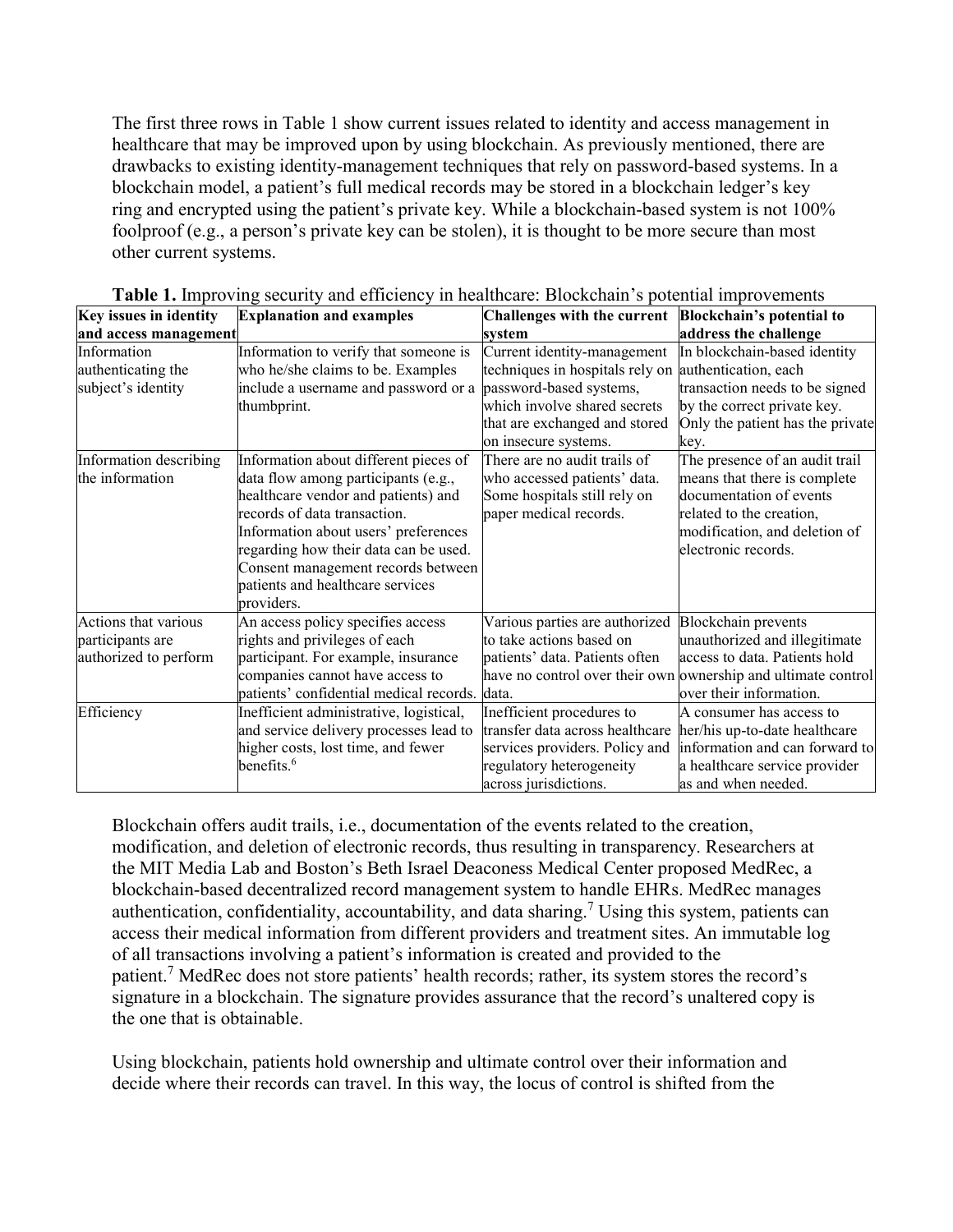institution providing healthcare to the patient. For patients who do not want to manage their data, service organizations may evolve allowing patients to delegate that task to them.<sup>4</sup>

Ensuring that healthcare providers authorize the right person and only the right person is a challenge for implementing blockchain-based models in EHRs in most countries. By adopting a unique digital ID for the identification and authentication of patients, nations can achieve a higher degree of effectiveness for such models. By doing so, they can also improve the quality of healthcare, eliminate insurance fraud, and enhance administrative efficiency.<sup>8</sup>

The bottom row in Table 1 shows how blockchain reduces inefficiency. A key benefit of blockchain-based EHRs is that there is no entity between the patient and his or her medical records. Moreover, there is no need to create custom functionality for each EHR vendor.<sup>4</sup> In the previous example, a patient's treatment will not be delayed simply because medical information sent from a service provider to a hospital was not received; patients can securely share this information with different providers throughout their lifetimes.<sup>4</sup> If there is any change in the patient's condition, the data related to these changes are communicated to the ledger by authorized parties.<sup>9</sup> Thus, timely access to accurate and up-to-date information should improve the efficiency of patient care.

# **BLOCKCHAIN CHALLENGES**

There are challenges and limitations facing blockchain's management of EHRs. The main barriers to introducing blockchain may be educational rather than technical [\(http://www.economist.com/news/business/21722869-anti-establishment-technology-faces](http://www.economist.com/news/business/21722869-anti-establishment-technology-faces-ironic-turn-fortune-governments-may-be-big-backers)[ironic-turn-fortune-governments-may-be-big-backers\)](http://www.economist.com/news/business/21722869-anti-establishment-technology-faces-ironic-turn-fortune-governments-may-be-big-backers). There has been a general lack of awareness of blockchain's benefits to the medical field.

There are also control- and ownership-related factors, *i.e.*, healthcare providers may encounter barriers that prevent them from moving to blockchain. The psychological challenges healthcare organizations face must be recognized and dealt with so that concerns related to privacy, security, and integrity are addressed. The current mindset among many healthcare providers is that they are the only "steward" of patient data in their respective organizations.<sup>9</sup> It might be difficult to change this culture, but evidence suggests it is necessary. Additionally, not all individuals are in a position to handle their medical data themselves; e.g., older persons or patients with mental illness and dementia may be unable to utilize blockchain to hold ownership and ultimate control over their information.

Furthermore, there are EHR privacy laws such as the Health Insurance Portability and Accountability Act of 1996 that must be enforced [\(https://tinyurl.com/ydcllwzz\)](https://tinyurl.com/ydcllwzz). As mentioned previously, blockchain's transparency is not always conducive to privacy. We believe, however, that when appropriate encryption is used for the actual hard patient data and proper control is applied to a specific patient's chain, these two competing forms of trust can occur simultaneously.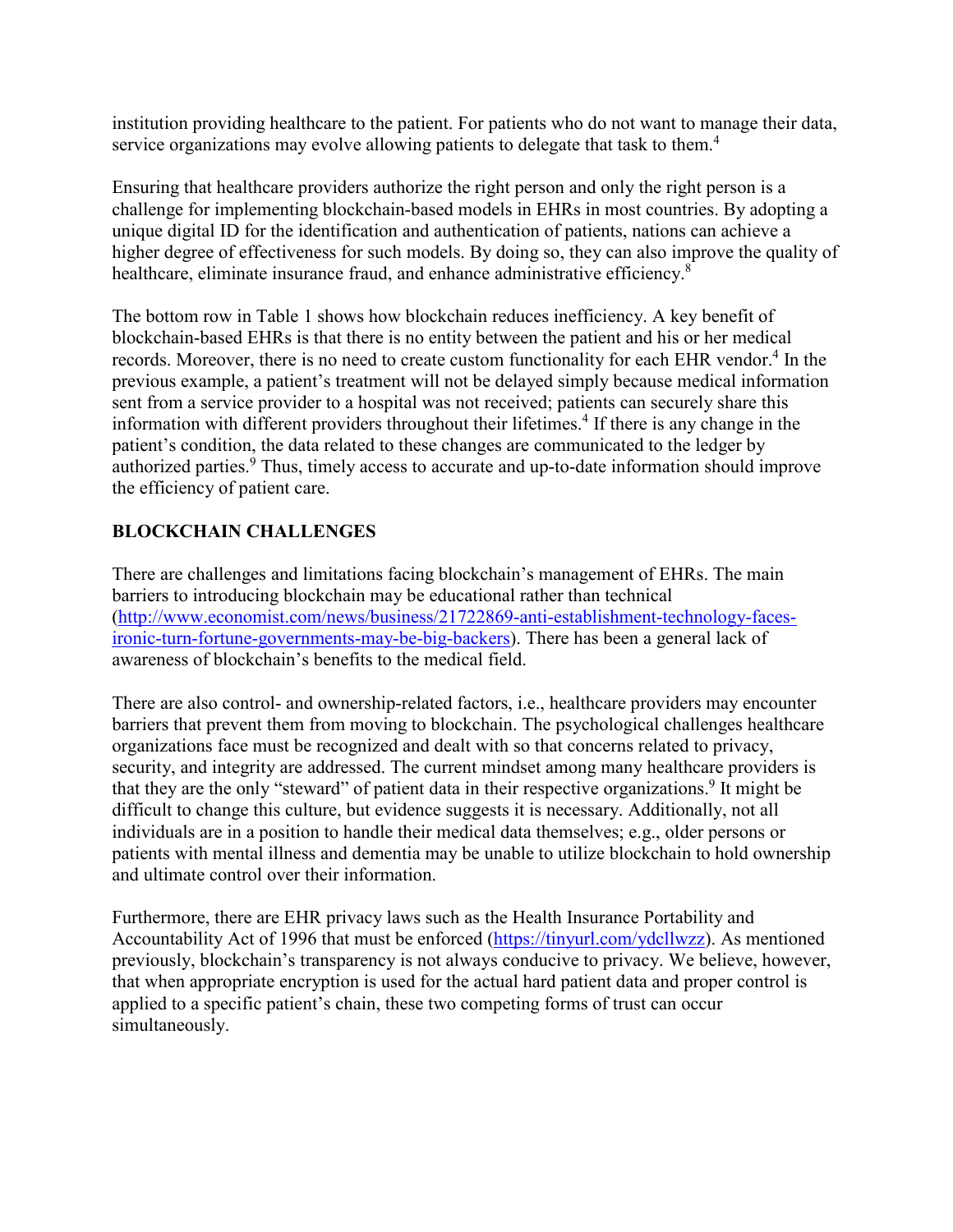There are also scalability challenges associated with blockchains because the size of medical records increases. Using blockchain, a patient's complete medical records must be stored at each node that participates in the network. This may create data-storage and bandwidth problems.<sup>10</sup>

### **LOOKING FORWARD**

All access to healthcare data should be monitored and logged, and unmonitored access to identifiable information should be prohibited. It may not be realistic or feasible to achieve this goal for current EHR models yet. In many healthcare organizations, mechanisms do not exist to ensure that patient data are not accessed by unauthorized users, and current EHR infrastructure may not meet patient privacy requirements.

These challenges may be addressed with blockchain, which can solve the broader problem of systems relying on password-based security and authentication. The blockchain ledger includes an audit trail and data that are time-stamped, which allows the patient to know (within reason) who made what changes and when. Third parties such as healthcare providers can see patient data with the patient's permission, but they are not required or expected to store the data. In this way, a blockchain-based model is superior to existing data-governance models.

In recent years, significant initiatives have been undertaken in a range of settings that use blockchain to strengthen the security and privacy of healthcare data. The main focus of many of those initiatives has been on audit trails. Blockchain may also lead to more efficient healthcare practices by addressing existing inefficiencies that cause lost time, poorer care, and higher costs.

### **ACKNOWLEDGMENT**

I thank Jeff Voas for his contributions to this article.

# **REFERENCES**

**1.** D. Munro, *Data breaches in healthcare totaled over 112 million records in 2015*, 2015, [online] Available: [https://www.forbes.com/sites/danmunro/2015/12/31/data-breaches-in](https://www.forbes.com/sites/danmunro/2015/12/31/data-breaches-in-healthcare-total-over-112-million-records-in-2015/#5a1974687b07)[healthcare-total-over-112-million-records-in-2015/#5a1974687b07.](https://www.forbes.com/sites/danmunro/2015/12/31/data-breaches-in-healthcare-total-over-112-million-records-in-2015/#5a1974687b07)

**2.** F. Bazzoli, *FDA IBM Watson Health to study application of blockchain technology*, 2017, [online] Available: [https://www.healthdatamanagement.com/news/fda-ibm-watson-health-to](https://www.healthdatamanagement.com/news/fda-ibm-watson-health-to-study-application-of-blockchain-technology)[study-application-of-blockchain-technology.](https://www.healthdatamanagement.com/news/fda-ibm-watson-health-to-study-application-of-blockchain-technology)

**3.** A. W. Mathews, D. Yadron, *Health insurer Anthem hit by hackers*, 2015, [online] Available: [https://www.wsj.com/articles/health-insurer-anthem-hit-by-hackers-1423103720.](https://www.wsj.com/articles/health-insurer-anthem-hit-by-hackers-1423103720)

**4.** J. D. Halamka, A. Lippman, A. Ekblaw, *The potential for blockchain to transform electronic health records*, 2017, [online] Available: [https://hbr.org/2017/03/the-potential-for-blockchain-to](https://hbr.org/2017/03/the-potential-for-blockchain-to-transform-electronic-health-records)[transform-electronic-health-records.](https://hbr.org/2017/03/the-potential-for-blockchain-to-transform-electronic-health-records)